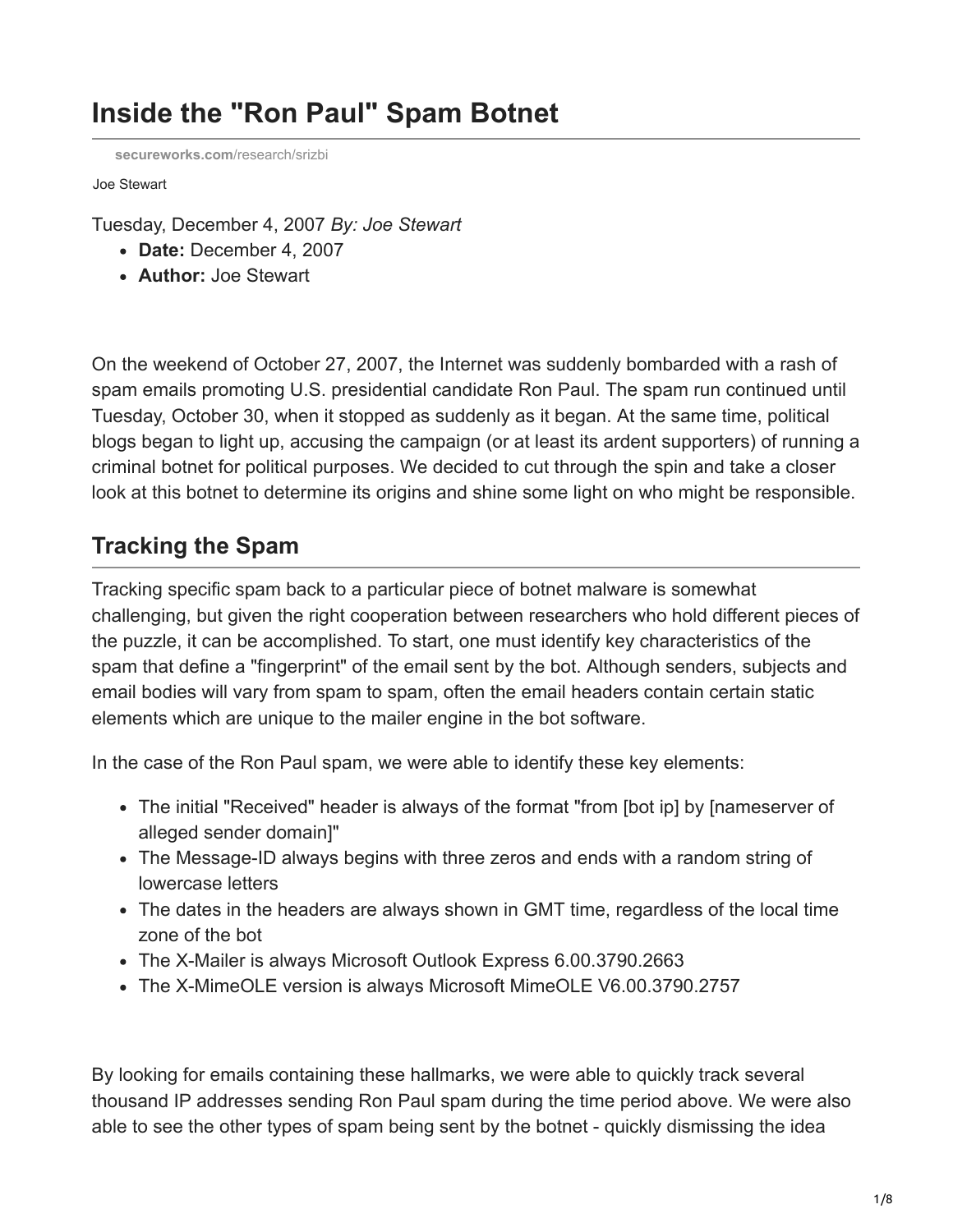that this botnet was created for the purpose of political spam. Emails emanating from the botnet pitched all of the usual spam products, from pharmaceuticals to fake watches.

### **Getting the Malware in Hand**

At this point, armed with the IP addresses of current bots, it is possible to trace the command and control server of the botnet with cooperation from network administrators who have bots on their network. By monitoring and correlating network flows, the command center was soon tracked to a server at a co-location facility located in the U.S., one that is well known to malware researchers as a frequent host of this type of activity.

These clues also led us to the name of the malware behind the botnet - **Trojan.Srizbi**. Based on this we were able to locate several variants for testing, the earliest one having been compiled on March 31, 2007. At the end of June, Symantec wrote a fairly detailed [blog entry](http://www.symantec.com/enterprise/security_response/weblog/2007/06/spam_from_the_kernel_fullkerne.html) about Srizbi. Information concerning technical details of Srizbi and its removal is available from various anti-virus firms, and will not be covered here.

# **How Srizbi is Spread**

[Analysis of recently compromised machines indicated that Srizbi is being spread by the n404](http://blog.trendmicro.com/the-404-story/) web exploit kit, through the malicious site msiesettings.com. This is a well-known "iframe affiliate" malware install site, where the site owner gets paid by different botnet owners for spreading their malware. A trojan is installed by the exploit kit which regularly requests a remote configuration file containing URLs of additional malware to download and install. Previous reports have implicated the use of the MPack web exploit kit in spreading Srizbi as well, so it seems this is the Srizbi author's preferred method of building the botnet.

Unfortunately for Srizbi's author, this approach may have some drawbacks - one machine we analyzed was infected with no less than nine other spambots, belonging to the malware families Ascesso, Cutwail, Rustock, Spamthru, Wopla and Xorpix. While installing multiple spambots may increase profits for the web exploiter, it forces the different spam engines to share resources and bandwidth. Some of these spambots utilize a great deal of CPU time and memory, which means not only is the system less efficient for the other spammers' use, but may force the victim to seek technical help to fix their "slow" machine, leading to premature removal of the bots. It also is likely to land the IP address of the infected machine in DNS blocklists much faster, rendering the bot much less effective in bypassing spam filtering.

### **The Reactor Core**

With the help of Spamhaus, we were able to not only shut down the command and control server, we were able to obtain the running software from the server, written in the Python language. Examining these showed that the Srizbi botnet is actually a working component of a piece of spamware known as "Reactor Mailer". Reactor Mailer has been around at least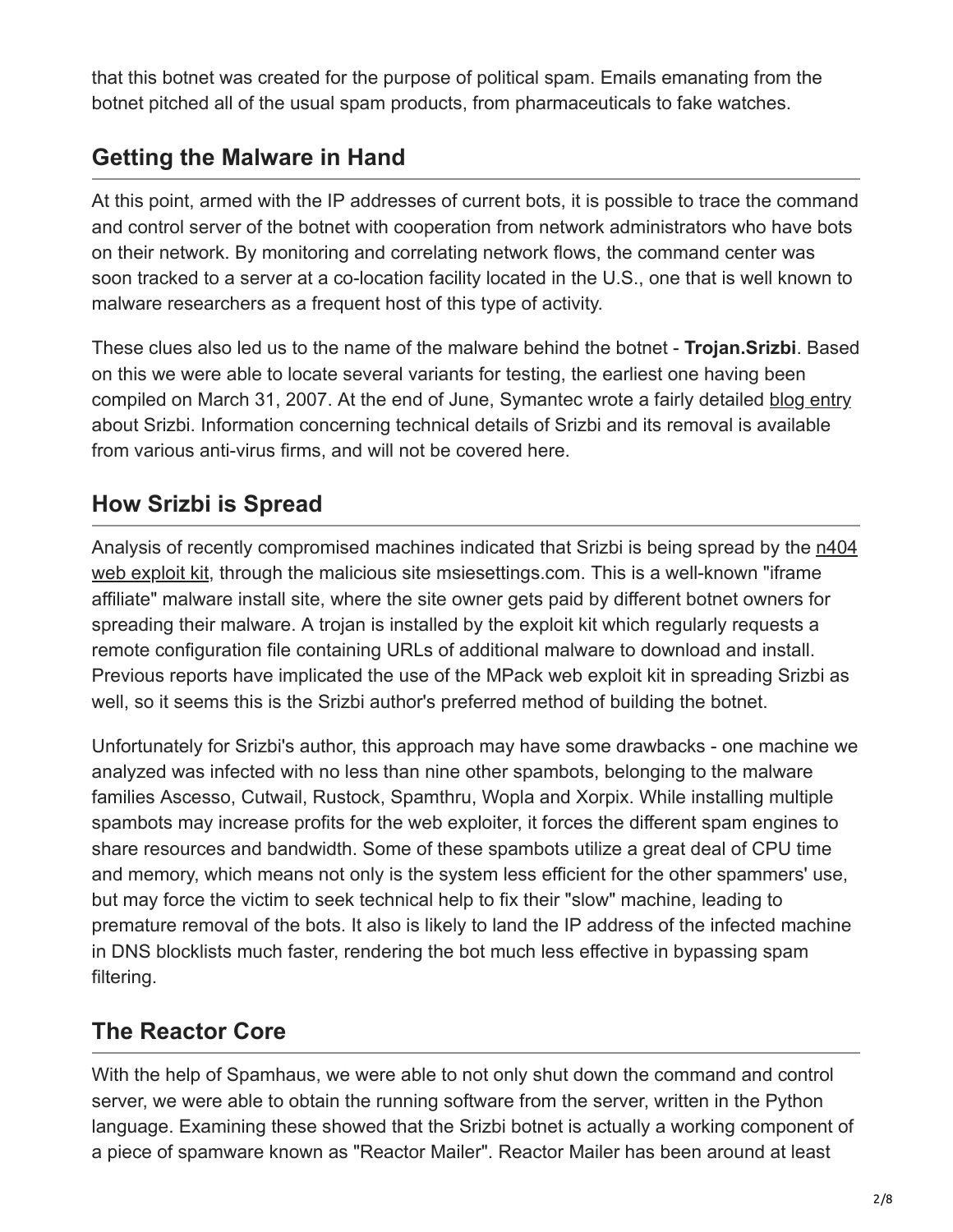since 2004, and is in its third major version. Versions 1 and 2 likely used proxy servers to relay the spam; however, since this is not as efficient as template-based spambots, version 3 was created along with Srizbi, the bot that actually does the mailing.

Reactor Mailer is the brainchild of a spammer who goes by the pseudonym "spm". He calls his company "Elphisoft", and has even been interviewed about his operation by the Russian hacker website xakep.ru. He claims to hire some of the best coders in the CIS (Commonwealth of Independent States, the post-Soviet confederation) to write the software. This claim is probably true by examining details in the source code, we were able to identify at least one of the principal coders of Reactor 3/Srizbi, a Ukrainian who goes by the nickname "vlaman". Various postings by vlaman indicate he is proficient in C and assembler, and would certainly be capable of writing the Srizbi trojan.

Reactor Mailer operates with a software-as-a-service model. Spammers are given accounts on a Reactor server, and use a web-based interface to manage their spam tasks. In the case of the Ron Paul spam, there was only one account on the server in addition to spm, which was named "nenastnyj".

We loaded the Reactor Mailer software onto a test machine in order to recreate the interface as seen by the spammer:

| <b>23 Authentification - Konqueror</b>                     | $7$ . $\Box$ $\times$              |
|------------------------------------------------------------|------------------------------------|
| Location Edit View Go Bookmarks Tools Settings Window Help |                                    |
| <b>Q00000+RRA69</b>                                        | 谈                                  |
| D Location: http://127.0.0.1:3579/                         | C Google Search                    |
| <b>VS</b><br>Upine 6                                       |                                    |
| tem.<br>[×]                                                |                                    |
| Reactor v3.0.528                                           | Время на серворе: 2007-12-02 04:08 |
| Page loaded.                                               |                                    |

Although the spamit.com logo is displayed on the interface, there does not appear to be any association between the Reactor software and the real spamit.com website, which is a portal for Canadian Pharmacy spam affiliates. However, customers of Reactor Mailer do sometimes send spam for Canadian Pharmacy, as do most of the botnet spam mailers we've looked at. It could be that spm was contracted to develop the Canadian Pharmacy portal, however,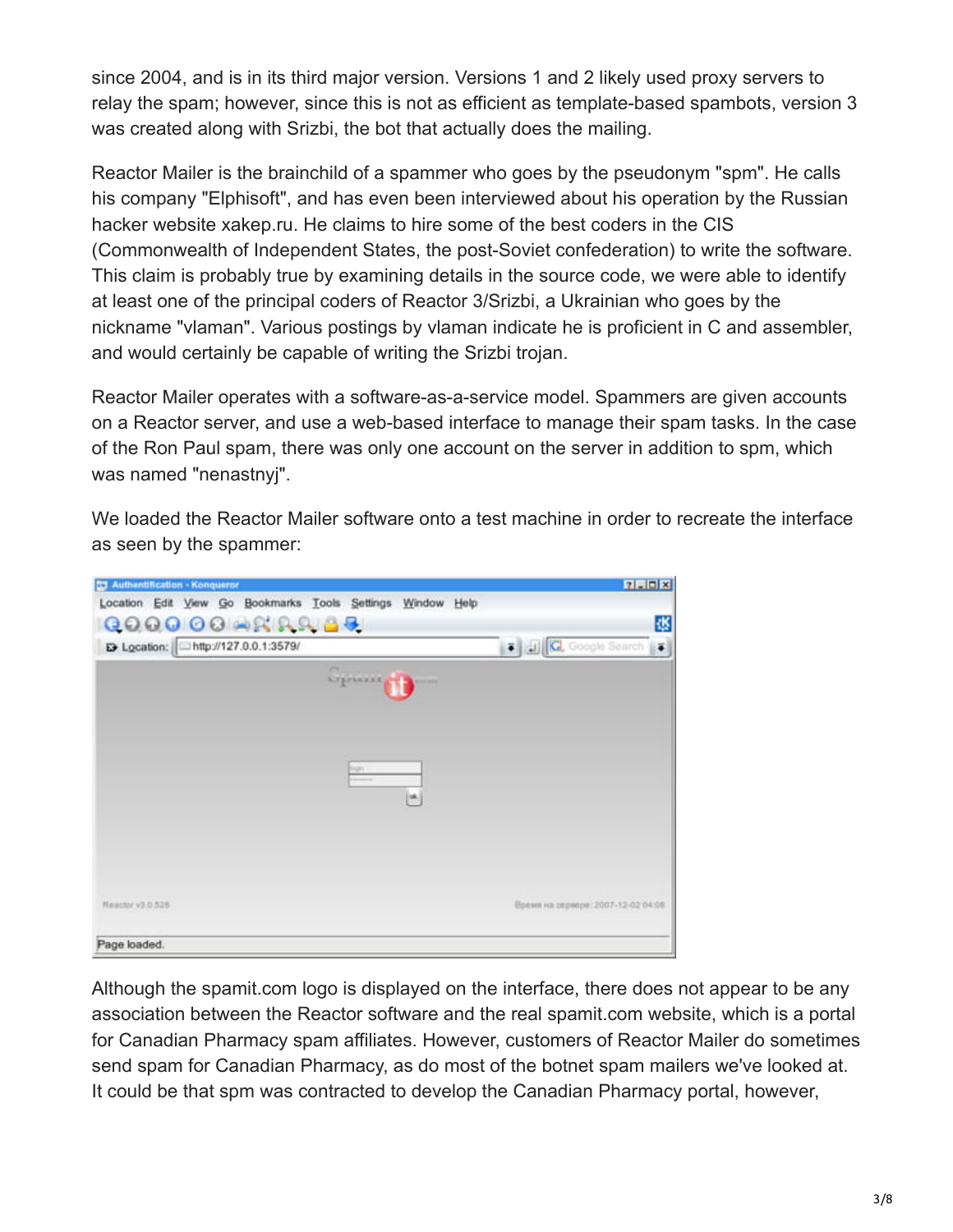there is also a personality on bulkerforum who goes by the name spamit and claims to be in the pharmaceutical spam business, so we do not believe spamit.com and spm are the same entity. The real spamit.com affiliate portal is shown below:



# **The Ron Paul Job**

Upon logging into the Reactor Mailer interface, the spammer is presented with a list of saved tasks. In the screenshot below, we can clearly see a task called "RonP\_3".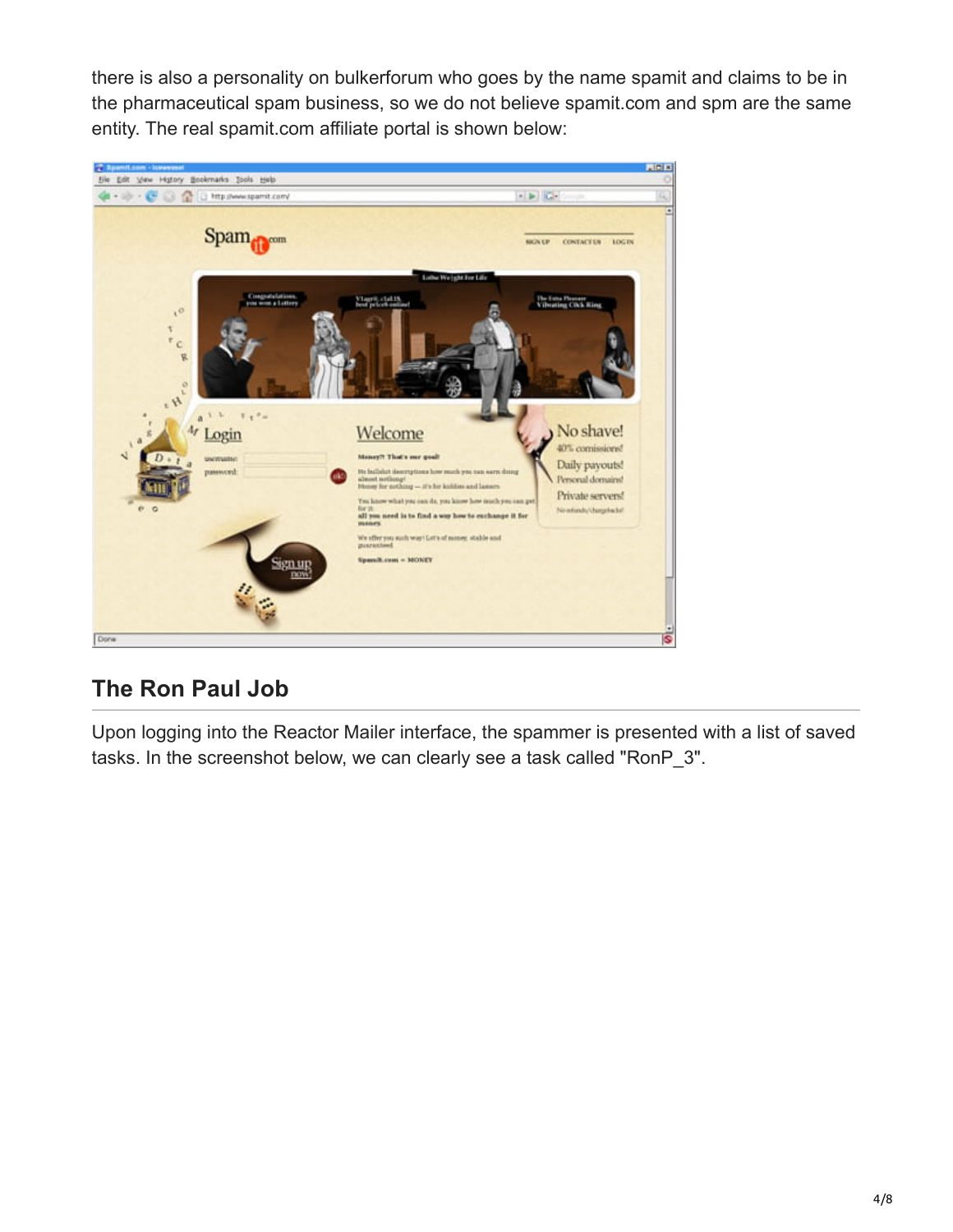|             | Q0Q000 HRRACE<br>D Location: http://127.0.0.1:3579/user/taskman/  |                             | <b>7 J G.</b> Google Search |                          |
|-------------|-------------------------------------------------------------------|-----------------------------|-----------------------------|--------------------------|
|             | Active tasks<br>ID.<br>Title                                      | <b>Status</b><br>Progress   |                             | Time                     |
|             | Stop<br>Continue<br>Tasks desktop                                 | Deteire                     |                             | Last updated On 2th ago. |
|             | Title                                                             | <b>Maillists</b>            |                             | Modified                 |
|             | tone y ID                                                         | <b>Main lists</b>           | <b>Test lists</b>           | 26/11 09:10<br>GMT-5     |
|             | <b>I to return a dempto for actives "No case"</b>                 | <b>BOOD</b>                 |                             |                          |
|             | ar III»<br>[tuesday and to appropriate at ]                       | <b>Main lists</b><br>good   | <b>Test lists</b>           | 26/11 10:54<br>GMT-5     |
|             | att ID<br>[teachFoothin stufferstuffer.b)                         | <b>Main lists</b><br>e-211. | <b>Test lists</b>           | 25/11 10:26<br>GMT-5     |
| D<br>o<br>o | $\Pi$ <sub>2.716</sub><br>(belief galleryte for attives "Nicean") | <b>Main lists</b><br>out2   | <b>Test lists</b>           | 25/11 10:26<br>GMT-5     |

Clicking on this task link gives us confirmation that the spammer calling himself nenastnyj did indeed send the Ron Paul spam:

|                              | <b>C</b> Google Search<br>E> Location:   http://127.0.0.1:3579/user/taskman/task/                                                                                                                                                                                                                                                                                                                          |               |
|------------------------------|------------------------------------------------------------------------------------------------------------------------------------------------------------------------------------------------------------------------------------------------------------------------------------------------------------------------------------------------------------------------------------------------------------|---------------|
| Reactor menu . Help .        | Registered user: nenastry( (logout)                                                                                                                                                                                                                                                                                                                                                                        |               |
| Task manager :: Task editing |                                                                                                                                                                                                                                                                                                                                                                                                            |               |
| File name   \$1000.3         |                                                                                                                                                                                                                                                                                                                                                                                                            |               |
| Title                        | $p_{\text{max}}=3$                                                                                                                                                                                                                                                                                                                                                                                         |               |
|                              | Sendor name (creditos exeternose) (rediine conferenceses)                                                                                                                                                                                                                                                                                                                                                  |               |
|                              | Sender's address   (coating notmestile(roding detail)                                                                                                                                                                                                                                                                                                                                                      |               |
| Recipient's name             |                                                                                                                                                                                                                                                                                                                                                                                                            |               |
|                              | Subject (irodine run.twt) irodate 7,41                                                                                                                                                                                                                                                                                                                                                                     |               |
| Text Images                  | <b>Index</b><br>Preview                                                                                                                                                                                                                                                                                                                                                                                    |               |
| Terriplates.                 | List of used templates:                                                                                                                                                                                                                                                                                                                                                                                    | <b>P</b> Help |
|                              | <b>Template name</b><br>Comment<br>but foot to<br>Outlook<br>simple.toi.i.dimein.complate.<br># [ [AM]<br>Add template                                                                                                                                                                                                                                                                                     |               |
| Text                         | Operations . Checking . Help .                                                                                                                                                                                                                                                                                                                                                                             |               |
|                              | Hello Scott,<br>Ron Faul is for the people, unless you want your children to<br>have human implant RFID chips, a National ID card and create<br>a Horth American Union and see an economic collapse far worse<br>than the great depression. Vote for Ron Paul he speaks the<br>truth and the nedia and government is afraid of him. This is<br>the last honest politican left to bring this country out of |               |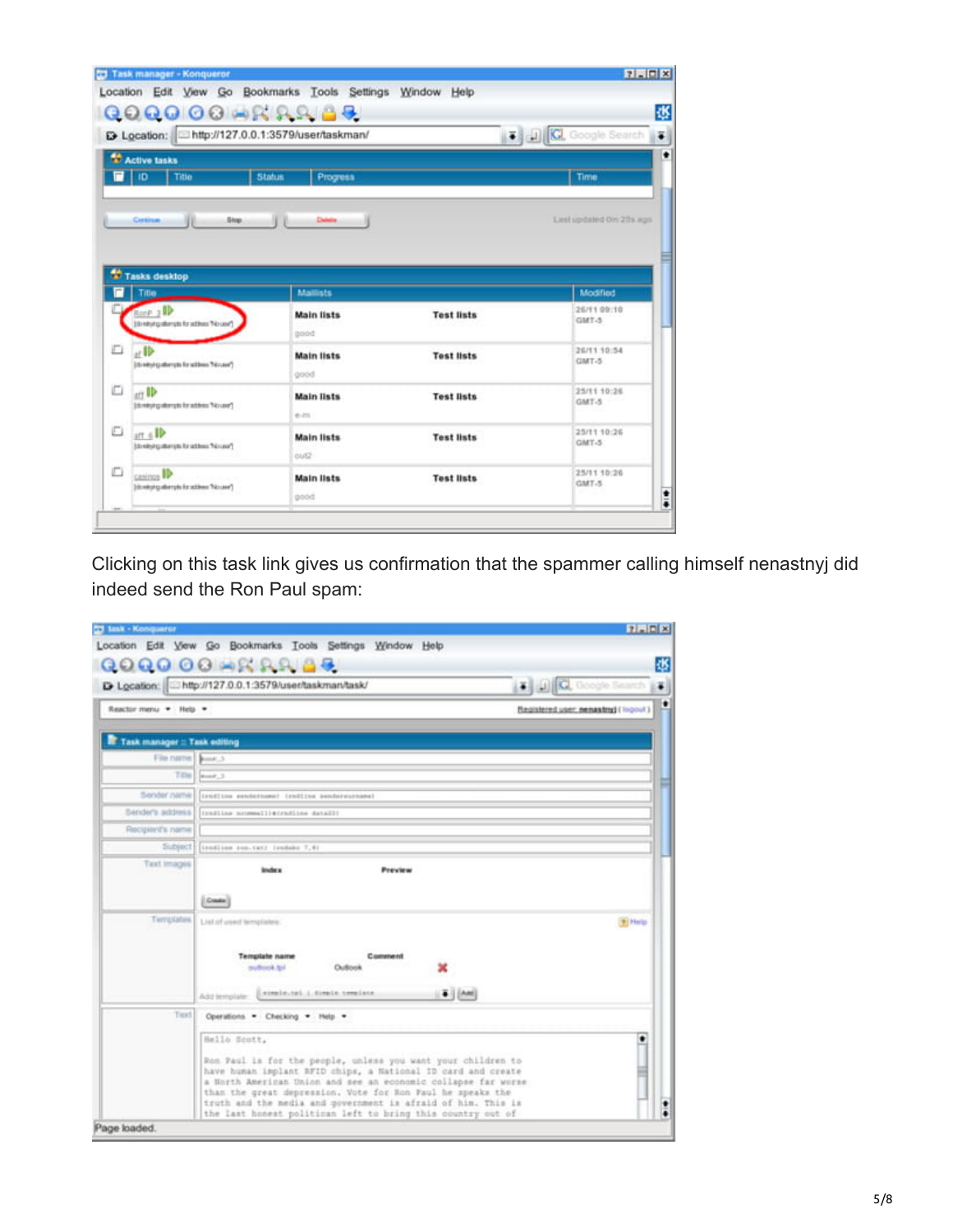The list of email addresses assigned to the RonP 3 task is simply titled "good". In the backend Reactor files, this file is 3.4 gigabytes in size, and contains 162,211,647 email addresses. Although this is a substantial number of email addresses, many of these are certainly outdated or invalid addresses. However, Reactor, like many modern spam botnets, has a feedback mechanism to allow the controller to know when emails are rejected. It cannot tell however, when emails are accepted by the destination mailserver and then bounced later. As a result, organizations who do "accept-then-bounce" are likely to have a higher email load, since they never manage to have outdated addresses purged from botnet spammer mailing lists, and they spend a lot of time and bandwidth bouncing emails back to domains that were spoofed by the spammer.

While the total count of Ron Paul spam messages that actually landed in peoples' inboxes can't be known, it certainly was received by millions of recipients. All this was done using around 3000 bots this speaks to the efficiency of the template-based spam botnet model over the older proxy-based methods. The front-end also plays a part in the efficiency, by allowing the spammer to check the message's SpamAssassin score before hitting send, simplifying the process of filter evasion and ensuring maximum delivery for the message.

# **Mapping the Reactor Operation**

Since the bot uses a specific TCP port to communicate with the controller, it is possible to locate additional botnet controllers at the same co-lo facility. By checking nearby network addresses, we were able to map out 16 additional servers controlling different variants of the malware. Communication with these servers showed that the botnet is segmented so that each sub-botnet is probably rented to different customers.

The servers we mapped showed the following activity: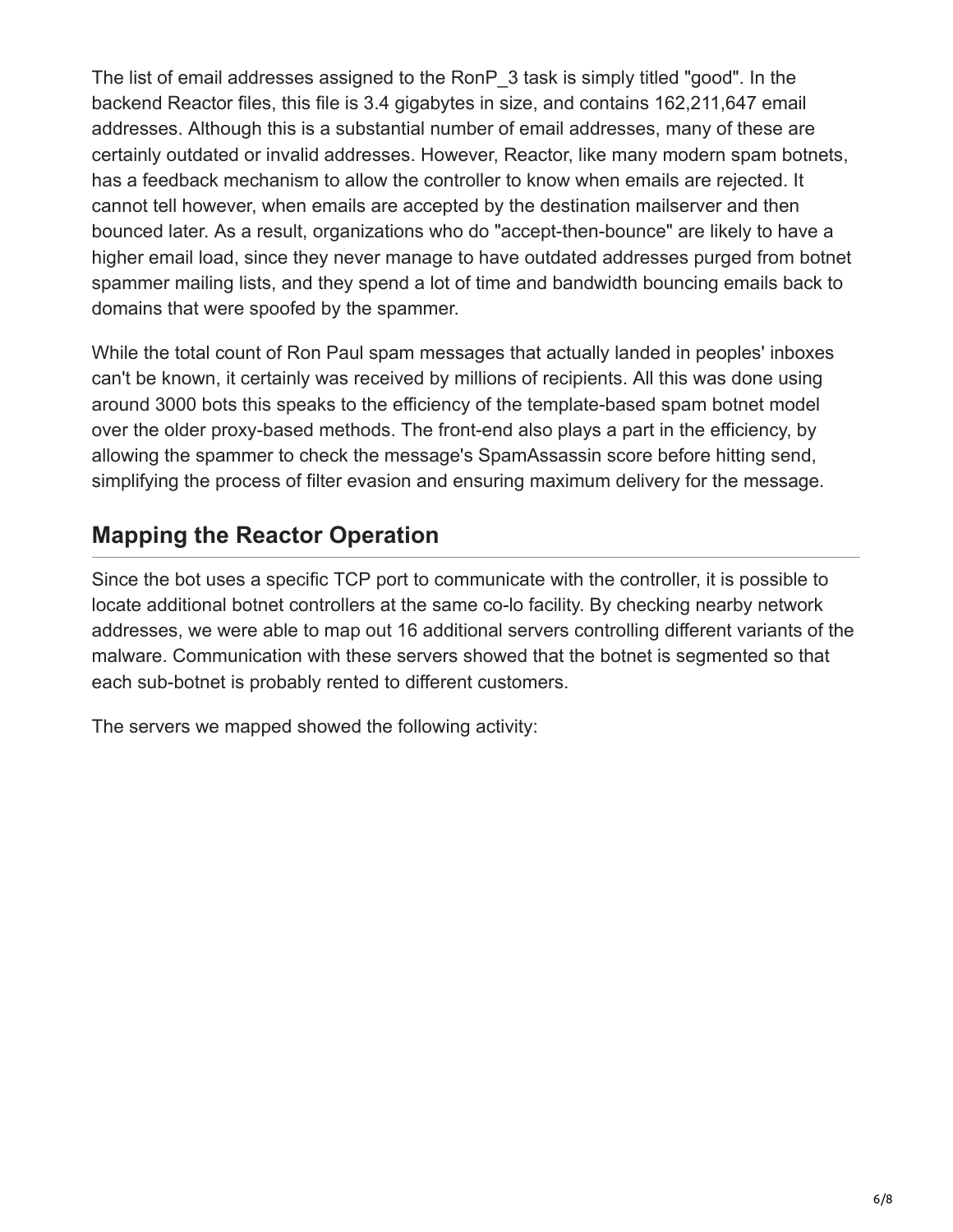xxx.xx.168.107 - Inactive xxx.xx.168.134 - Penis pill spam xxx.xx.168.137 - Russian-language spam xxx.xx.168.143 - Inactive xxx.xx.168.144 - Inactive xxx.xx.168.250 - Previously used, down now xxx.xx.169.2 - Inactive xxx.xx.169.22 - Replica watch spam xxx.xx.169.25 - Russian-language spam xxx.xx.169.107 - MLM work-from-home spam xxx.xx.169.110 - OEM software spam xxx.xx.169.135 - Work-from-home spam xxx.xx.169.136 - Penis pill spam xxx.xx.169.147 - Penis enlarge patch spam xxx.xx.169.148 - Penis pill spam xxx.xx.169.153 - Replica watch spam xxx.xx.169.154 - Replica watch spam

### **Detection**

Srizbi can be detected in operation on a network by the following Snort signatures:

```
alert udp any 1024: -> any 4099
(msg:"Trojan.Srizbi registering with controller";
       dsize:20; content:"|2d|"; offset:6;
content:"|2d|"; distance:6; within:1;
       classtype:trojan-activity;
reference:url,www.secureworks.com/research/threats/srizbispam; sid:100000001;
       rev:1;)
  alert tcp any any -> any 4099 (msg:"Trojan.Srizbi requesting template";
       content:"GET|20|/"; depth:5; content:"|0d0a|X-Flags|3a20|"; within:200;
content:"|
       0d0a|X-TM|3a20|"; within:20; content:"|0d0a|X-BI|3a20|"; within:20;
       reference:url.www.secureworks.com/research/threats/srizbispam; sid:100000002;
       rev:1;)
```
#### **Conclusions**